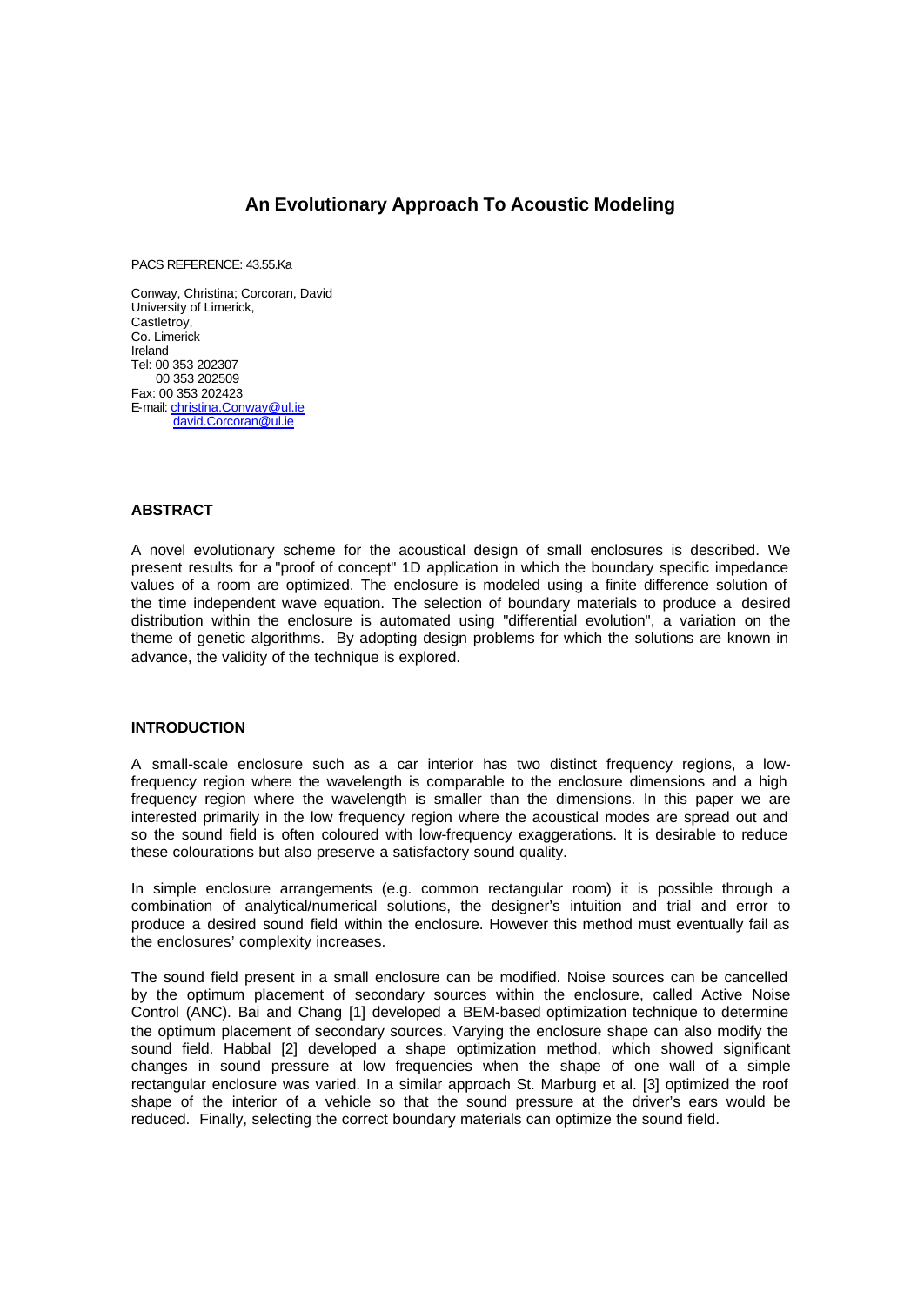In this paper we present a novel method to optimize the boundary properties of an enclosure to produce or approximate a particular/desired sound field within the enclosure. To explore the method, a simple acoustic model is implemented to simulate the modal region of a small room in one dimension. Evolutionary global optimizers have been applied successfully to many design problems such as the automated design of luminaire reflectors [4], [5] and [6]. An evolutionary algorithm will be applied to the acoustic system here to optimize the boundaries' specific impedance values (indicative of the material properties at the boundaries).

# **EVOLUTIONARY SCHEME SET UP**

A design solution consists of a set of boundary specific impedance values, both real and imaginary components, for several frequency ranges. The application optimizes these values to produce a design solution whose acoustic performance (spatial-frequency pressure distribution) will be close to or exactly that desired. The scheme is set up as shown in the diagram below:





#### Cost Function

The cost function, as shown in figure 1, consists of two elements, the acoustic model and the cost measure. The acoustic model produces a pressure distribution for a particular design solution. This distribution is compared with the desired distribution through some function F or cost measure to produce a cost value.

#### Acoustic Model

The acoustic model consists of a numerical solution of the Helmholtz equation with Robin conditions as described in [7] to [11]. Equation 1 defines the pressure distribution  $p(x)$ throughout the enclosure domain (along the x axis) for a particular k (wavenumber) value.

$$
\frac{dp(x)}{dx} + k^2 p(x) = 0\tag{1}
$$

$$
\frac{dp(0)}{dn} = -\frac{ikp(0)}{Z_{SL}} - i\mathbf{W}\mathbf{r}\mathbf{v}
$$
 (2)

$$
\frac{dp(L)}{dn} = -\frac{ikp(L)}{Z_{SR}}\tag{3}
$$

Equation 2 defines the enclosures left hand side boundary condition where the far right term allows energy to enter into the enclosure by specifying the boundary acceleration. The second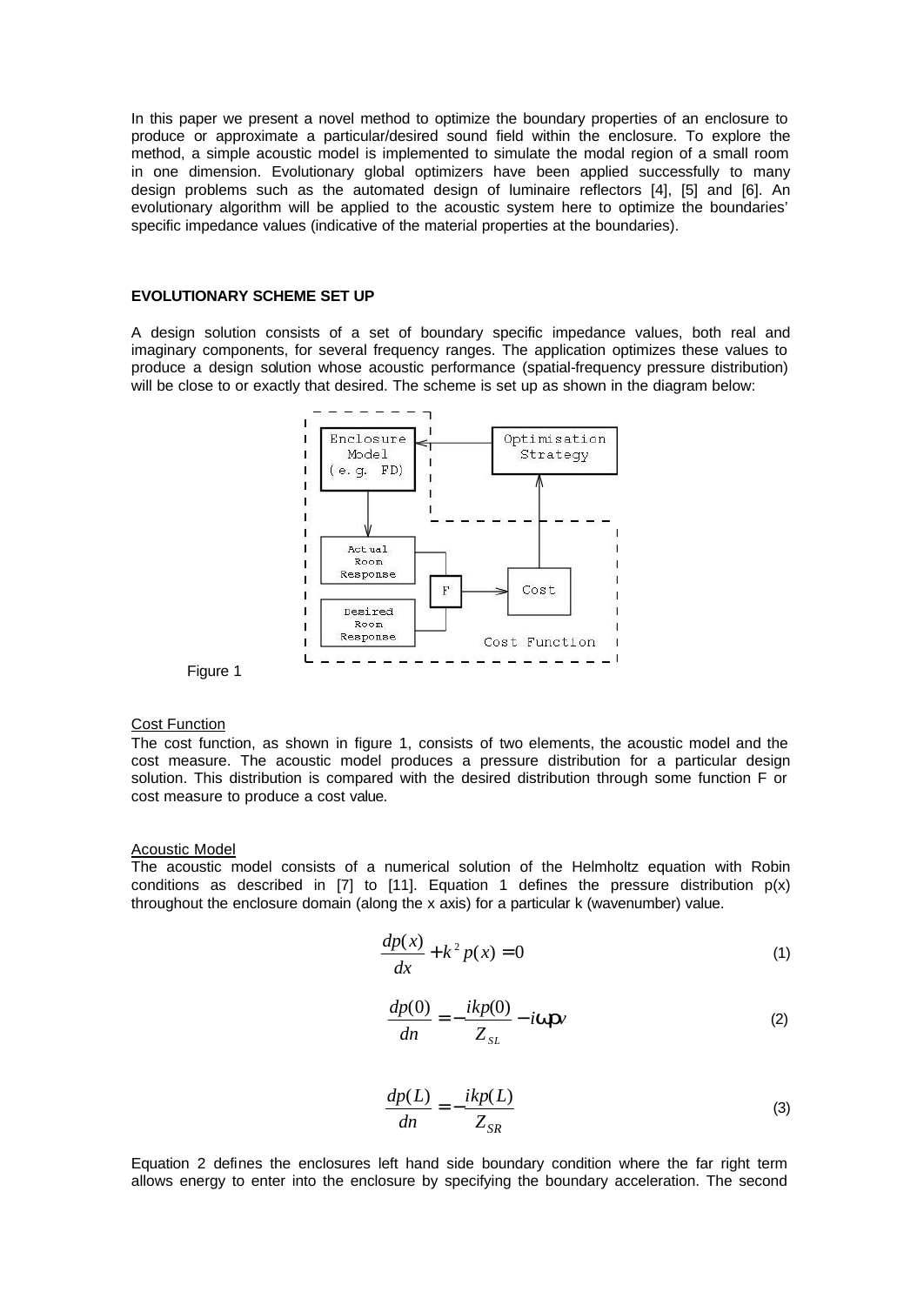term from the right dictates the absorption property of the boundary where *ZSL* is the left boundary specific acoustic impedance. Equation 3 defines the right boundary condition that is purely absorptive where  $Z_{SR}$  is the right boundary specific acoustic impedance and *L* is the enclosure length. The angular frequency is given by *ù* and the air density is given by *ñ*.

These equations are solved using the finite difference method producing the complex pressure values at regular intervals throughout the enclosure for each frequency specified. The cost measure algorithm then uses this data to evaluate the cost value of a particular design solution.

# Cost Measure

The cost measure calculates the difference between the actual sound pressure field and that desired. The implementation here is as follows:

$$
F = \frac{\sum_{j=0}^{f} \sum_{i=0}^{n} ||p_{ij}| - |d_{ij}||}{nf}
$$
 (3.1)

where *i* is the spatial index, *j* is the frequency index and  $|p_{ii}|$  and  $|d_{ii}|$  are the actual and desired pressure magnitudes respectively. The total number of frequencies sampled is *f* and *n* is the number of spatial elements used.

# **Optimization**

An evolutionary strategy called Differential Evolution (DE) [12] is used as the optimizer. It is a global optimizer that is similar to a genetic algorithm but with two significant advantages that makes it suitable for this application. Firstly it allows the use of decimal values rather that the traditional genetic algorithm binary encoding. Also DE algorithms have been found to be more efficient optimizers, which suits this computationally intensive application. DE works by initially generating a random population of chromosomes. Each chromosome consists of a number of genes and represents an enclosure design as described above, where the genes are the real and imaginary impedances. Subsequently each chromosome has its cost evaluated through the cost function. A new population of chromosomes is then produced from the old population using mechanisms such as crossover (random swapping of genes with a target chromosome) and mutation (addition of a random variation in the chromosomes to add diversity as in nature), which modify the genes of each chromosome in much the same way as DNA is modified. The specific details of the DE algorithms implementation are given in the following algorithm.

1. Create a random set (population) of chromosomes (design solutions):

$$
[\mathbf{X}_1, \mathbf{X}_2, \mathbf{X}_3 \dots \mathbf{X}_n]
$$

- 2. Select **X<sup>j</sup>**
- 3. Randomly select three chromosomes from the population **R**1, **R**2 and **R**3.
- 4. Create a parent chromosome as follows:

$$
Y^i = R_1^i + N(R_2^i - R_3^i)
$$

where *N* is the noise scaling factor  $(0 < N \le 1.2)$ .

- 5. Form a new child chromosome **Z** through nonuniform crossover:
	- a. For each gene generate a random number r.
	- b. If r>*CR* then that gene is taken from **X**. Otherwise the gene comes from **Y**.

*CR* is the Crossover Constant ( $0 \leq CR \leq 1$ ).

- 6. Evaluate the cost of **Z** and choose **X<sup>j</sup>** or **Z** according to which has the lowest cost.
- 7. Iterate to next **X**<sub>j</sub> and repeat from **3** for the entire population (one iteration).
- 8. Repeat the process from **2** until the maximum number of iterations has been reached or the minimum cost value has been achieved.

A problem's search space is considered to be the cost surface associated with the set of all possible chromosome configurations. For example, if there are only two genes which have restricted ranges, then the surface formed, by plotting the resulting cost for incremental changes in each gene between the ranges, is called the search space. In this simple case it is easy to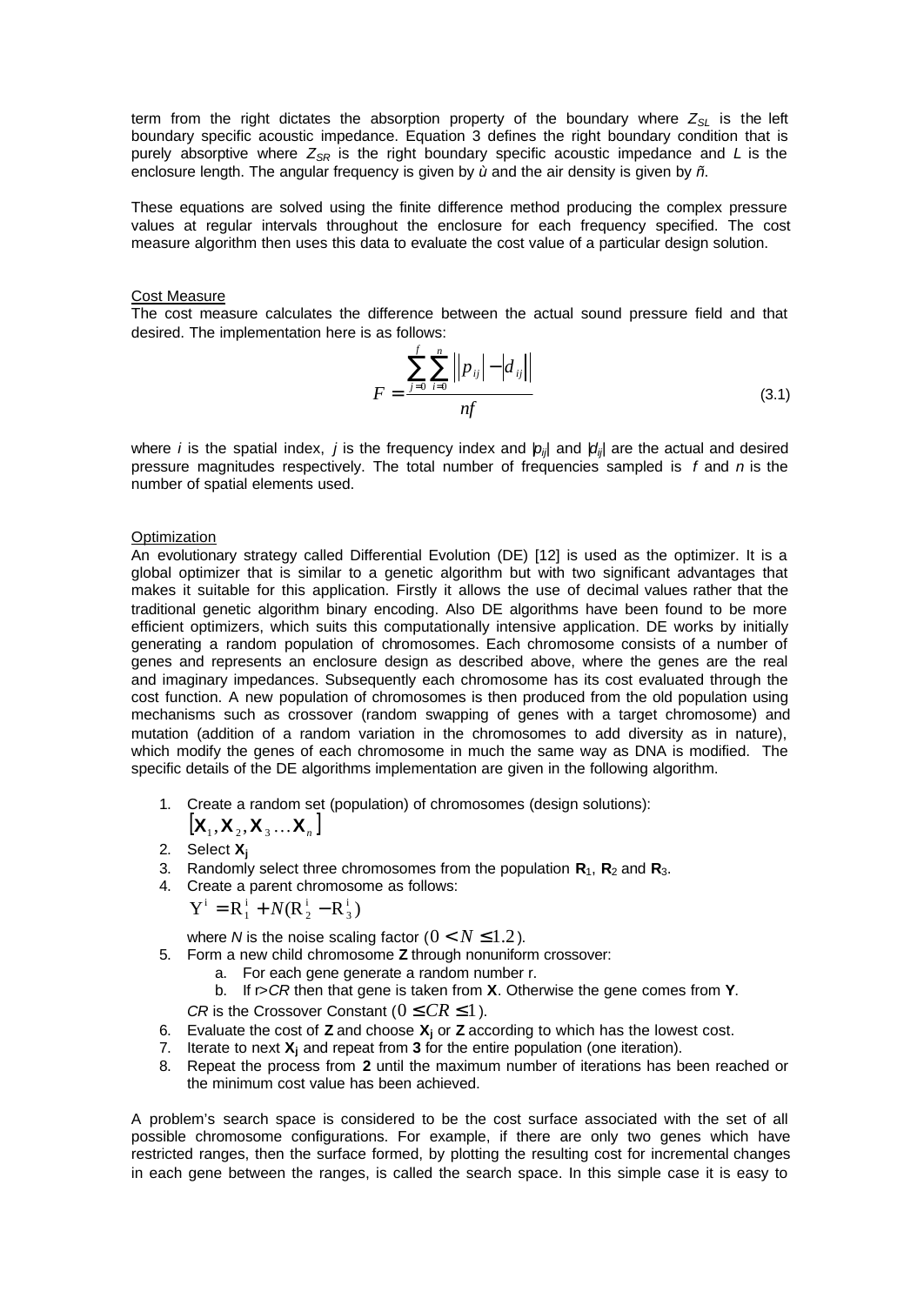view. However if the number of genes is increased it becomes impossible to show the search space, at best a small cross section may be seen. Global optimizers are designed to tackle problems with search spaces of complex topography.

#### **RESULTS**

To explore the operation of the strategy, a desired pressure distribution is selected for which the boundary conditions are known in advance. In theory, given the desired pressure distribution, the strategy should be able to "reverse engineer" i.e. determine these boundary conditions.



Figure 2 shows the desired pressure distribution versus the solution (after 80 iterations using a population of 6). The values for *N* and *CR* are respectively 0.8 and 0.6. It can be seen that the solution configuration has a similar shape to that desired, but is shifted upwards. The modal spectrum for the solution is irregular with all but one mode having a larger pressure and the resulting specific impedance values determined by the strategy are not close to those used to generate the desired distribution.



Increasing the *N* and *CR* can lead to a more extensive exploration of the search space, as can increasing the number of chromosomes in a population. In figure 3, the optimum result after 40 iterations is presented for a population of 10 with *N* and *CR* set at 0.9. From figures 7 and 3, it can be seen that the cost has lowered and the solution improved. Moreover from figure 7, it is apparent that the strategy has not yet converged for this higher noise problem. If run for a longer number of iterations to reduce further.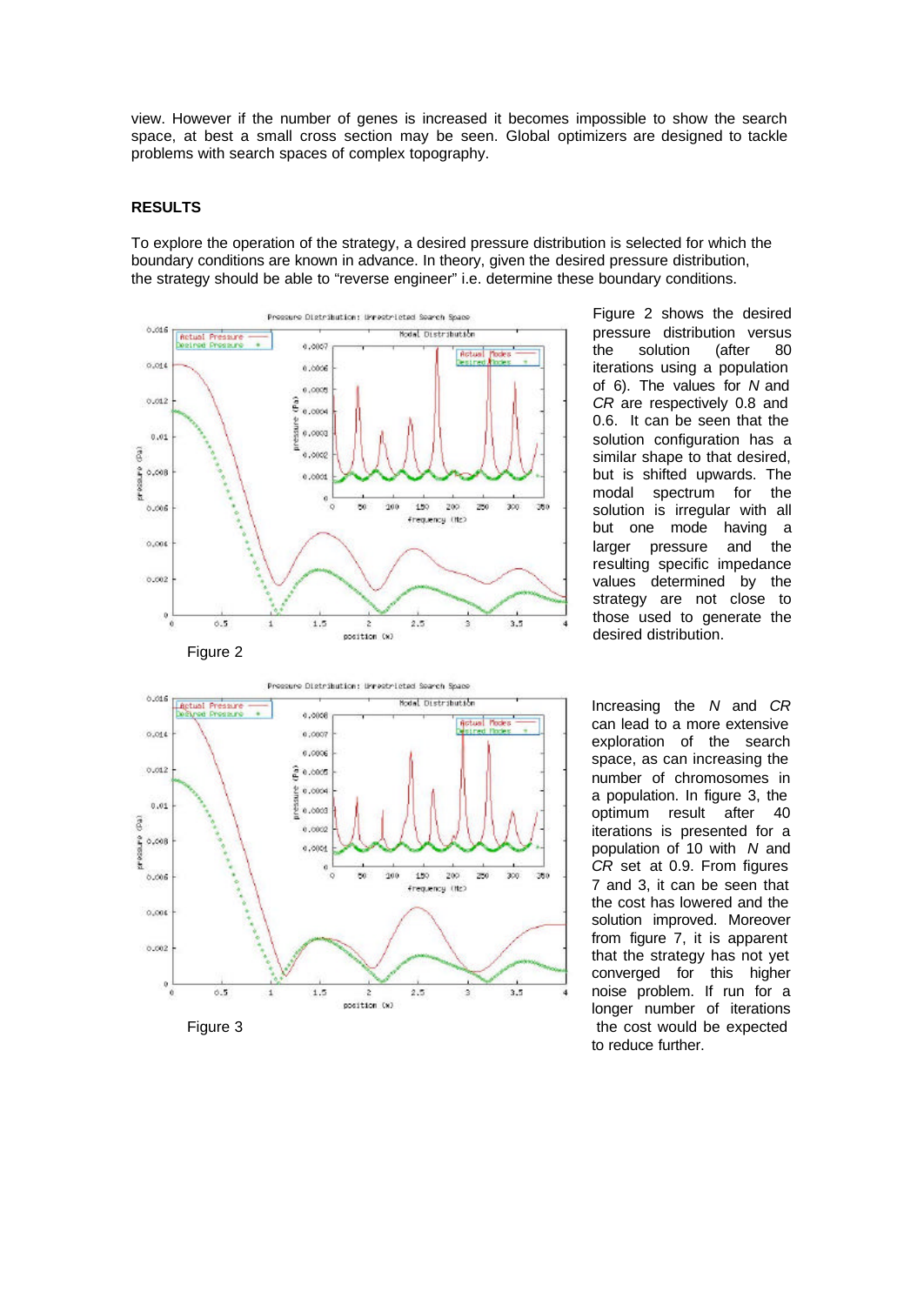



The results in figures 2 and 3 arise when the search space is restricted to the elliptical domain of regions B and C in figure 5. This restriction is due to the numerical limitations caused by modal divergence when the boundaries become highly reflecting. For the result presented in figure 4 the search space was further limited to the regions A and B in figure 5. Some lower frequenies were also removed (2-38Hz). The solution is now close to the desired distribution and the cost substantially lowered

The convergence behavior typical for the strategy is shown in figure 6. The top line is the worst cost value of the population, the second line is the average cost and the bottom line shows the best cost. It is clear that the convergence is exponential which is important since it indicates a wide investigation of the search space at the beginning and a refinement of the solution towards the end. The scheme, however, appears to be converging prematurely, i.e. before reaching the best possible cost, an indication that the parameters N, CR and population size for DE have not been